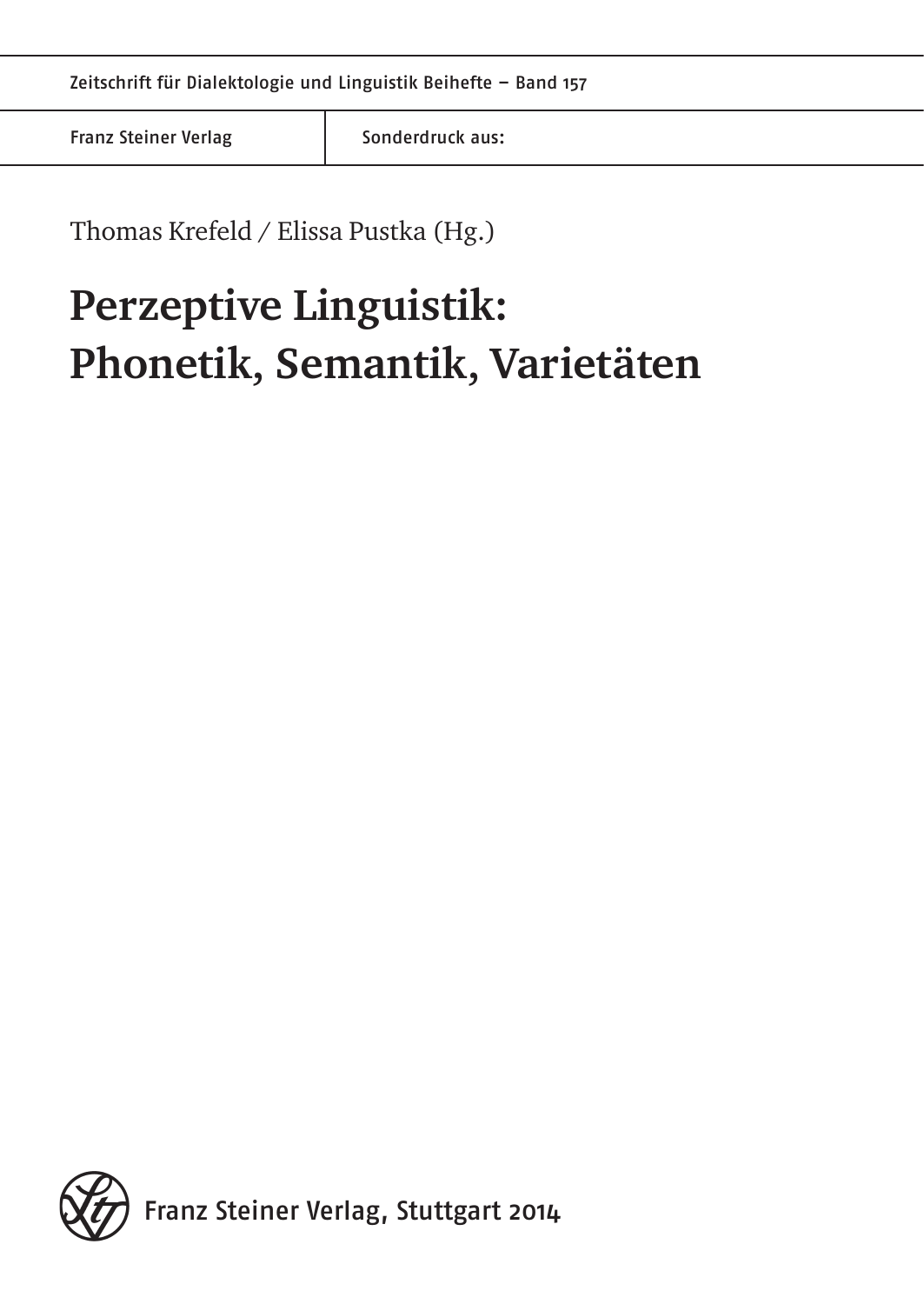# INHALTSVERZEICHNIS

# I FORM

| Felicitas Kleber                                           |  |
|------------------------------------------------------------|--|
| Partielle Neutralisierung des Stimmhaftigkeitskontrastes   |  |
|                                                            |  |
| Conceição Cunha                                            |  |
| Neutralisierung lexikalischer Unterschiede im europäischen |  |
| und brasilianischen Portugiesisch: Interaktion von         |  |
|                                                            |  |
| Christoph Purschke                                         |  |
| Wort und Totschlag – Zur sozio-symbolischen Bedeutung      |  |
|                                                            |  |
| Noemi Piredda                                              |  |
|                                                            |  |
| Evelyn Glose / Elissa Pustka                               |  |
| Kreolisch und Französisch auf Les Saintes (Guadeloupe):    |  |
|                                                            |  |
|                                                            |  |

# II INHALT

| Hans-Jörg Schmid                                                                                                                           |
|--------------------------------------------------------------------------------------------------------------------------------------------|
| Semantics and perception. A round-up of key areas of interest and a<br>plea against the separation of linguistic meaning from encyclopedic |
| Franziska Günther                                                                                                                          |
| Do German and English speakers conceptualize perceived spatial<br>scenes differently? The case of vorne rechts versus in the front         |
|                                                                                                                                            |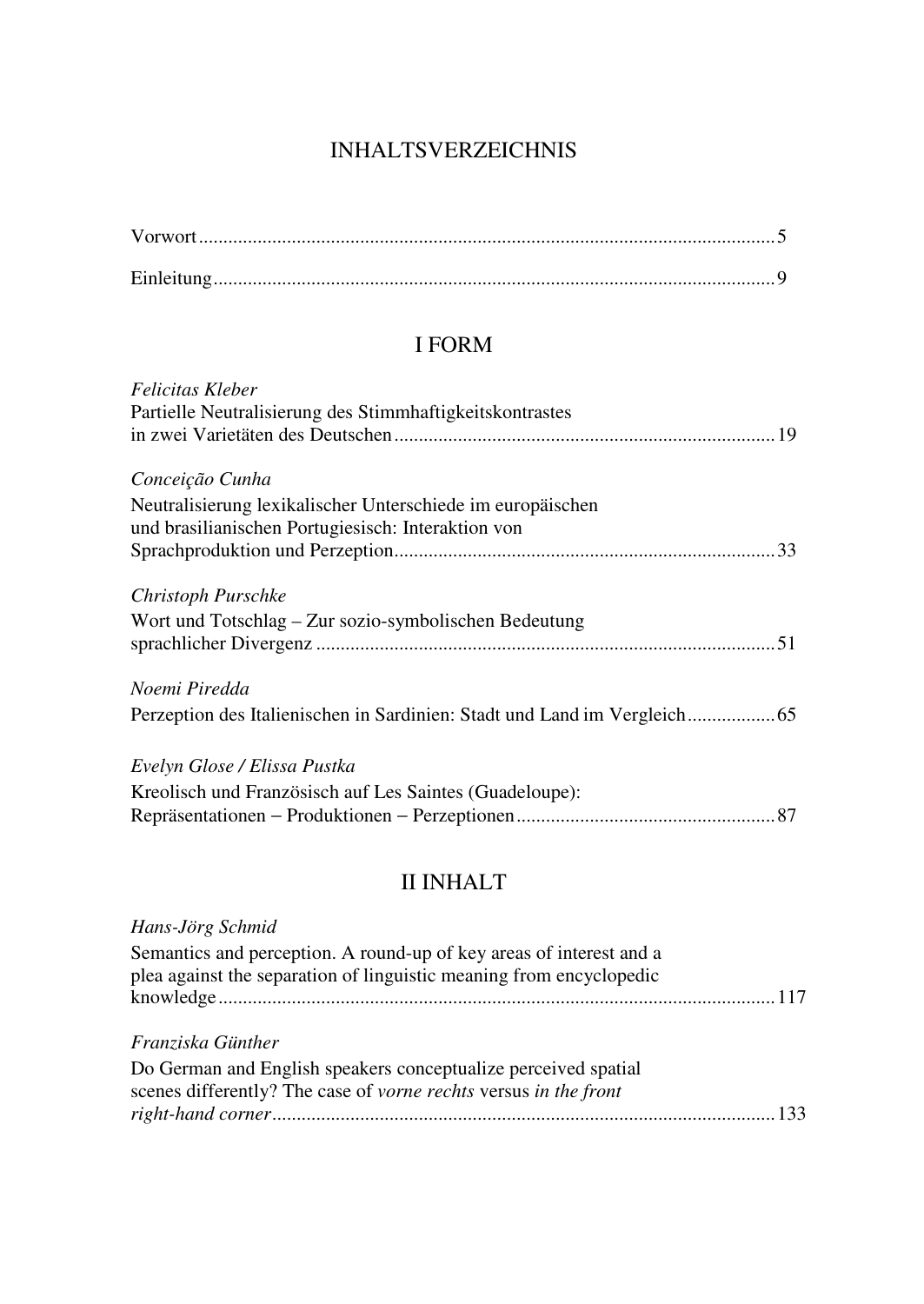| Daniela Marzo                                                    |  |
|------------------------------------------------------------------|--|
| Warum der Bauer Bauer heisst. Zur Bedeutung perzeptionsbasierter |  |
|                                                                  |  |
| Liane Ströbel                                                    |  |
| Grenzen und Spielräume der sprachlichen Kodierung räumlicher     |  |
| Wahrnehmung. Am Beispiel von Positionsangaben im Französischen   |  |
|                                                                  |  |
| <b>Anke Grutschus</b>                                            |  |
| Von warmen Klängen und dunklem Timbre: Synästhesien in der       |  |
|                                                                  |  |
| Thomas Krefeld                                                   |  |
| Mit einem hellen Kinderlachen – echte multimodale Effekte        |  |
|                                                                  |  |
|                                                                  |  |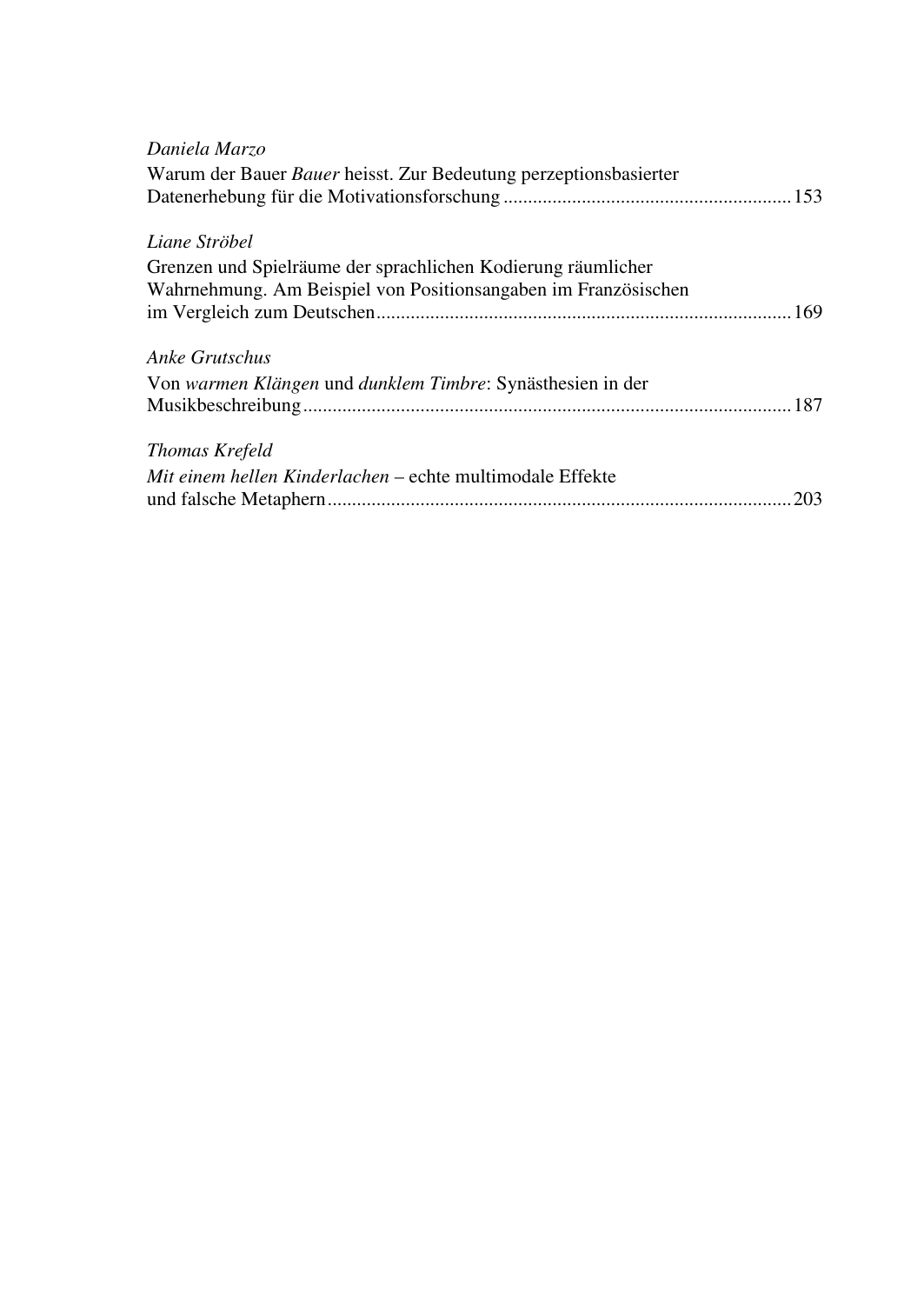## SEMANTICS AND PERCEPTION

A round-up of key areas of interest and a plea against the separation of linguistic meaning from encyclopedic knowledge

*Hans-Jörg Schmid* 

## 1. INTRODUCTION

The idea that linguistic meanings can, to put it is as generally as possible, be related to perception and to basic perceptual principles has been a cornerstone of cognitive-linguistic approaches to language. According to such approaches, the processing of linguistic meanings is considered as a form of perspectival conceptualization (JOHNSON 1987, LAKOFF 1987, GEERAERTS / CUYCKENS 2007a: 5) which closely interacts with the basic abilities of perception and attention allocation as well as higher-order cognitive abilities such as categorization and reasoning. A corollary of this position is that it is impossible to separate linguistic meaning proper from conceptual encyclopedic knowledge about the world. In contrast, linguists who keep up the autonomy postulate and consider language as an abstract symbolic system which stands apart from other modules of cognition will advocate a non-encyclopedic view of linguistic meaning and favour a clear separation of linguistic meaning, on the one hand, and conceptualization including perception, on the other (cf. e. g. LÖBNER 2002: 201–205). I do not pretend to be an impartial observer in this debate, as I am on record as a supporter of the cognitive-linguistic position (cf. UNGERER / SCHMID 2006: 34−43 *et passim*).

This paper will first survey selected linguistic areas in which it promises to be fruitful to regard lexical and grammatical meanings as being related to, motivated by or even actually based on perception and attention. The arrangement of these areas proceeds from domains where an influence of perception seems very plausible, for example spatial expressions (see GÜNTHER, this volume), and leads to linguistic levels that are more controversial in this respect, including syntactic categories and structures. At the end of this paper, the issues discussed will be related to the long-standing controversy over whether or not linguistic meaning can and must be separated from perception-based encyclopedic knowledge.

The relation between semantics and perception will be investigated from only one perspective here: the potential motivations and foundations of linguistic meaning in perception. The complementary perspective highlighting the  $\cdot$  Whorfian" question of whether linguistic structures and meanings guide and determine the way we perceive the world will not be dealt with. A final introductory note on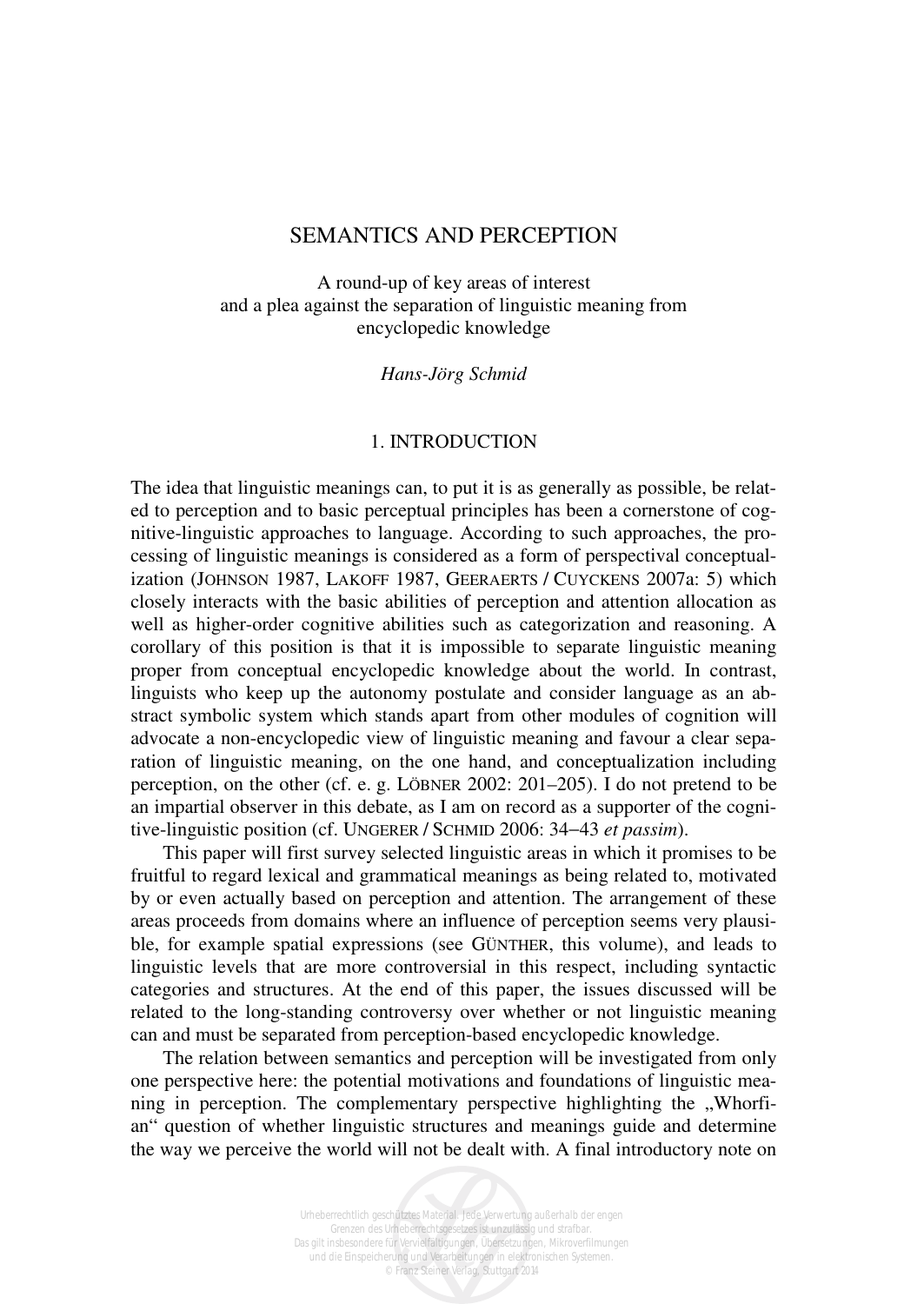terminology: from a processing point of view, perception, as a lower-level, unconscious and modality-specific pre-cognitive process, can be distinguished from conceptualization, a higher-level conscious cognitive ability. From a phenomenological perspective, however, this separation essentially does not play a role, especially in light of recent experimental evidence which suggests that conceptual knowledge may already play a role in the early, unconscious stages of visual perception (POTTER 2012, cf. also CAHEN / TAZZA 2013). Therefore, following the practice of TALMY (2000/I: 139–144), I will not draw a neat line between perception and conceptualization in this paper.

#### 2. SPATIAL EXPRESSIONS, PREPOSITIONS AND IMAGE-SCHEMAS

In online language use, speakers use deictic expressions to instruct hearers to search for targets of reference in a real or imagined four-dimensional space-time configuration. The encoding and decoding processes involved in this depend, admittedly in a rather trivial way, on the participants' perception of the given speech situation. Deictic items such as *this, that, here, there, on the left of X* or *above X* can count as uncontroversial examples of expressions whose communicative impact depends on sensory perceptual information garnered from the *Zeigfeld*.

What is less trivial is the question of the extent to which the context-independent, i. e. semantic rather than pragmatic, meaning components of spatial expressions can be claimed to be motivated by perceptual principles and processes. The cognitive-linguistic literature assigns a central role to the notion of *imageschema* in answering this question (e. g. JOHNSON 1987, HAMPE / GRADY 2005, OAKLEY 2007). According to JOHNSON, image schemas are recurrent patterns based on , our actions, perceptions, and conceptions", which , emerge as meaningful structures for us chiefly at the level of our bodily movements through space, our manipulation of objects, and our perceptual interactions" (JOHNSON 1987: 29). They thus "behave as 'distillers' of spatial and temporal experiences" (OAKLEY 2007: 215). From the observation of myriads of situations where objects are in, under, over or next to other objects, and of situations where objects move into, under, over, out of or next to other objects, humans extract schematic representations of spatial and orientational configurations of objects. These configurations are usually described in terms of a variant of the fundamental figure-ground principle of perception (RUBIN 1921, see Section 7 below for more details), i. e. as a relation between a *figure* or *trajectory* and a *ground* or *landmark* (UNGERER / SCHMID 2006: 163–174). The basic spatial meanings of the corresponding spatial prepositions, particles and prefixes, e. g. *in, under, over, into, out of, next to*, are considered to be motivated by this rich perceptual experience. Indeed, recent experimental research by ROTH / FRANCONERI (2012) indicates that the figureground asymmetry typically found in spatial language is also present in perceptual representations.

The basic senses of perception-based spatial particles also serve as sources for metaphorical and metonymic extensions to structure nonphysical, nontactile, and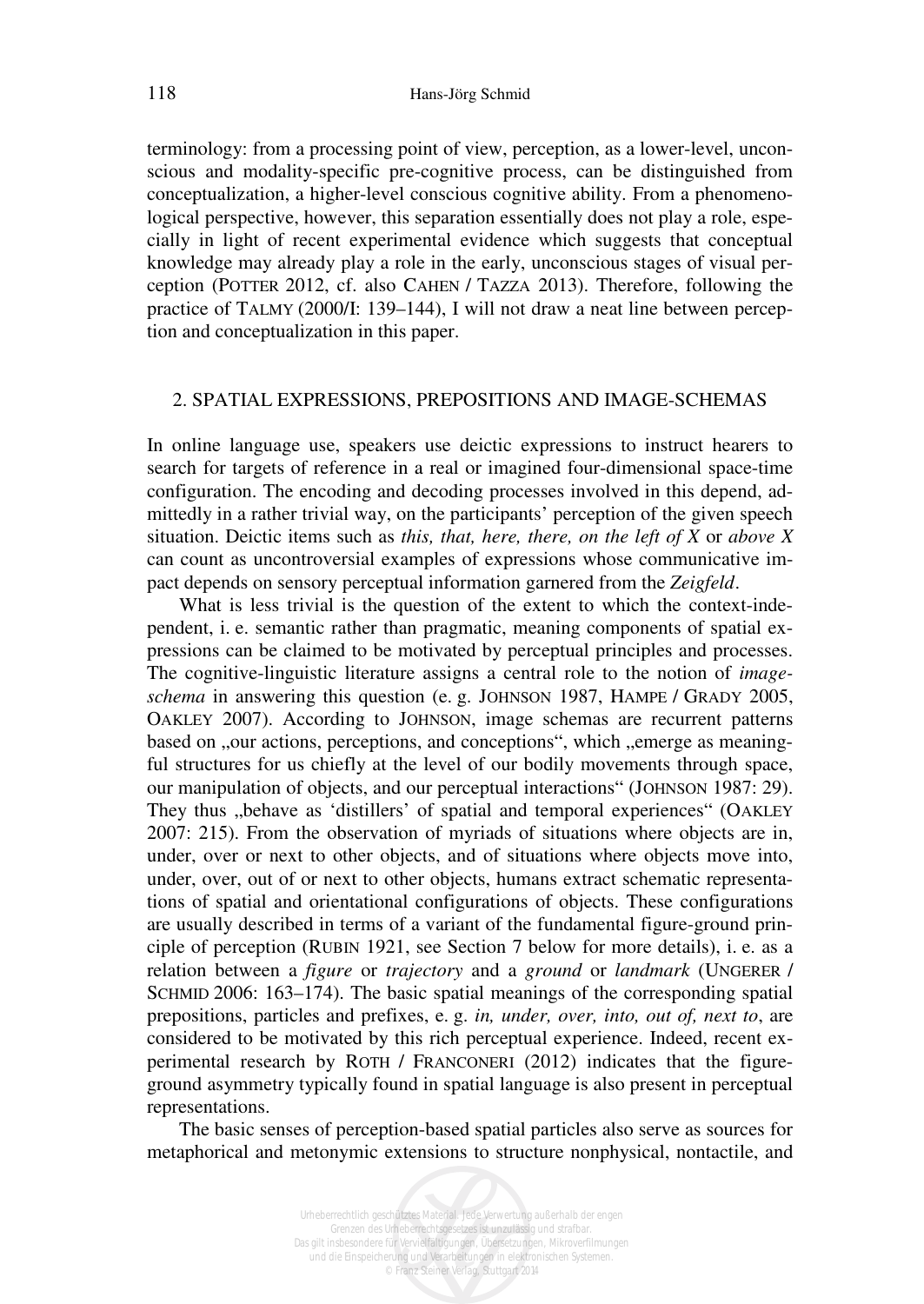nonvisual experiences (JOHNSON 1987, ROHRER 2007: 35). We fall *in* love*,* for example, can be *under* someone's spell*,* run *into* problems*,* try to *overcome* them and generally wish to stay *out of* trouble.

#### 3. BASIC-LEVEL NOUNS

Like image schemas, basic-level concepts have been claimed to be ..directly meaningful because they reflect the structure of our perceptual-motor experience and our capacity to form rich mental images" (LAKOFF 1987: 372). How can this claim be justified?

Basic-level categories are encoded by basic-level terms, typically basic-level nouns, such as *table, dog* or *car*. These terms are special in a number of ways (cf. SCHMID 2007: 123–124 for a survey and further sources): they are acquired by children earlier than either superordinate terms (*furniture, animal, vehicle*) or subordinate terms (*kitchen table, poodle, convertible*); they are typically short, simple, monomorphemic rather than complex learned words. From a conceptual point of view, basic-level categories stand out because they strike an ideal balance between specificity and variety of conceptual content by carving up perceived reality at a level of abstraction which keeps a perfect balance between intra-categorial similarity and inter-categorial difference (SCHMID 2007: 123–124). As shown by ROSCH et al. (1976: 393–405), all these characteristics of basic-level categories are likely to have a perceptual basis. In two of the experiments reported by ROSCH and her colleagues, it was demonstrated that the members of basic-level categories share a common overall shape which contributes to the potential for Gestalt perception. While different types of tables, dogs and cars can still be recognized holistically on the basis of their shared overall appearance, this is impossible for different types of furniture, animals and vehicles. The results of a third experiment indicated that test participants were able to associate basic-level categories with a wide range of typical motor movements. For example, for the category CHAIR, movements such as "bend your knees and waist", "turn your head and body", "reach out with your arms", "lower your weight" and others were identified by the test participants. For superordinate categories, hardly any common motor movements were suggested, and most of the movements listed for subordinate categories were identical to those rendered for basic-level categories.

These three experiments strongly suggest that the distribution of visual, haptic and kinaesthetic perceptual properties plays a role in delimiting the "size" of basic-level categories and the semantic specificity and generality of basic-level nouns. Basic-level terms seem to both reflect and provide a privileged form of experiential access to "reality". It is in this sense that they can be said to be "directly meaningful" (LAKOFF 1987: 372). Arguably, the special perceptual grounding of basic-level categories is a key reason why basic-level terms provide the major raw material for extensions of lexical resources by means of word-formation, metaphor and metonymy (SCHMID 1996, see also Section 5 below).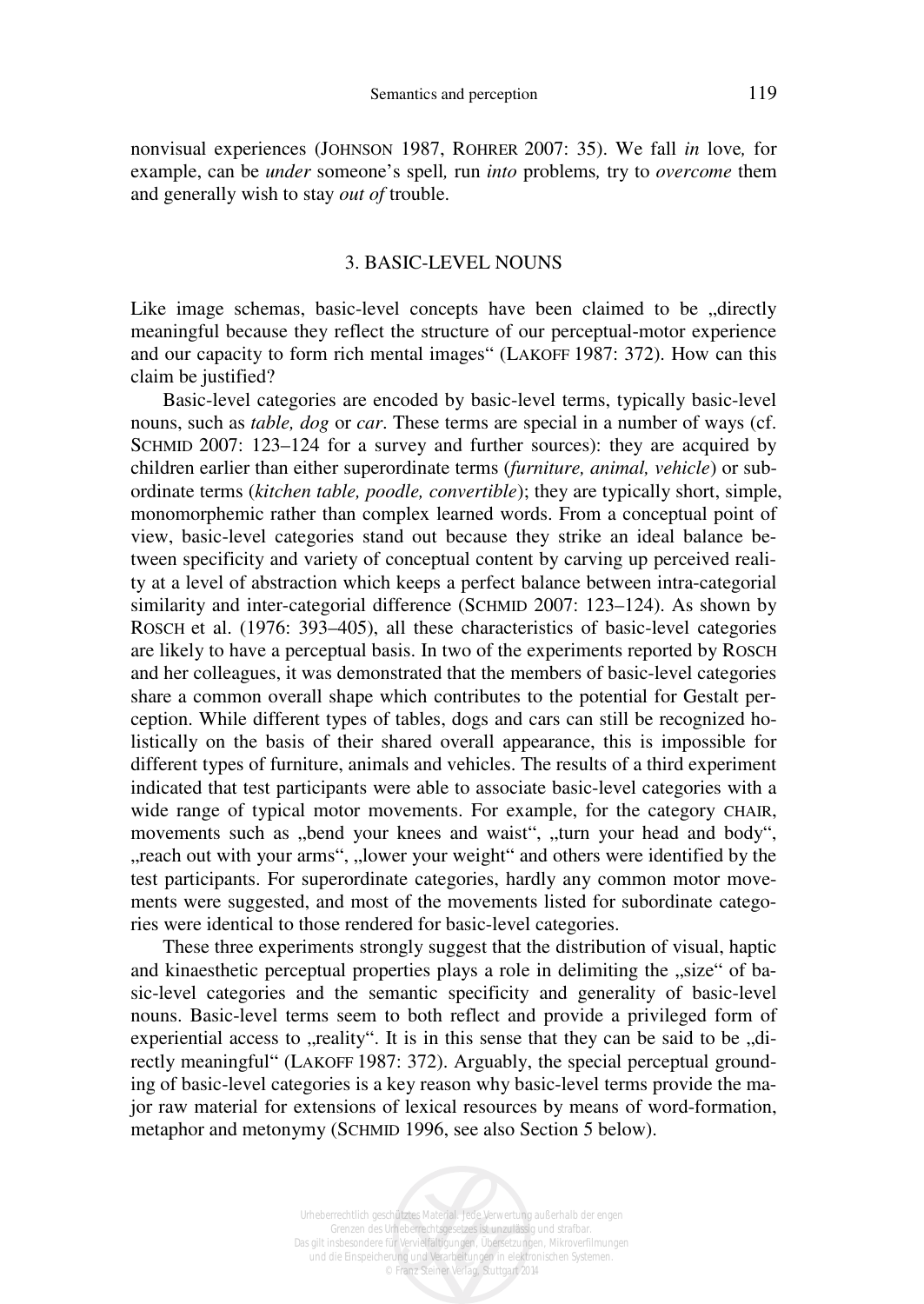#### 4. CONCRETE ACTION VERBS AND ABSTRACT EXTENSIONS

Entities that are frequently encoded by nouns are typically marked by a perceived spatio-temporal stability. Processes, activities and events, in contrast, are ephemeral one-off happenings lacking spatio-temporal permanence. It is not unlikely that this fundamental perceptual difference has far-reaching implications with regard to the experiential grounding of lexemes denoting actions, processes and events rather than objects and organisms. While it seems intuitively plausible that we have stored an imagistic prototypical representation of dogs, tables and cars, whether or not similar perception-based representations are available for scenes of, say, eating, kicking and running, and whether these representation influence the storage and processing of related lexemes is presumably more controversial.

Selected studies may help to shed some light on this issue. GLENBERG / KASCHAK (2002) investigated effects of the understanding of sentences describing motion on actual motor movements. They asked test participants to judge the sensibility of sentences such as "close the drawer" and "put the finger under your nose". The target items were constructed in such a way that they expressed either motion away from the body ("close the drawer") or toward the body ("open the drawer"). The researchers systematically manipulated the buttons that had to be pressed as response options. In one condition, the movement of the hand which was required to either confirm or deny the sensibility of a given sentence coincided with the movement expressed in the sentence, so that for "open the drawer", the button to be pressed was closer to the test participant than the prescribed resting position, and for "close the drawer" it was more distant. In the other condition, there was a clash between the movement described by the sentence and the real movement required to mark it as sensible. The dependent variable was the reading times of the sentences, operationalized as the time elapsed between the presentation of the stimulus and the moving away of the hand from the resting position. The results showed that there was a significant interaction between the response direction and the implied sentence direction: clashes between the two directions delayed reactions times compared to coinciding directions. GLENBERG / KASCHAK (2002: 558) argue that these results "support an embodied theory of meaning that relates the meaning of sentences to human action" and "perceptual systems".

If it is true that the semantic processing of action-denoting sentences interferes with the performing of concrete actions, what could be the neurological basis of this interference? Using the brain-imaging technique of event-related functional magnetic resonance imaging (fMRI), HAUK, JOHNSRUDE and PULVERMÜL-LER (2004) collected evidence to the effect that during the semantic processing of verbs such as *kick, lick* or *pick*, which imply actions of specific body parts (feet, tongue and arm respectively), brain regions close to those which are responsible for the motor control of these body parts were selectively co-activated with regions typically involved in language decoding. PULVERMÜLLER (2005: 580) summarizes these findings as follows: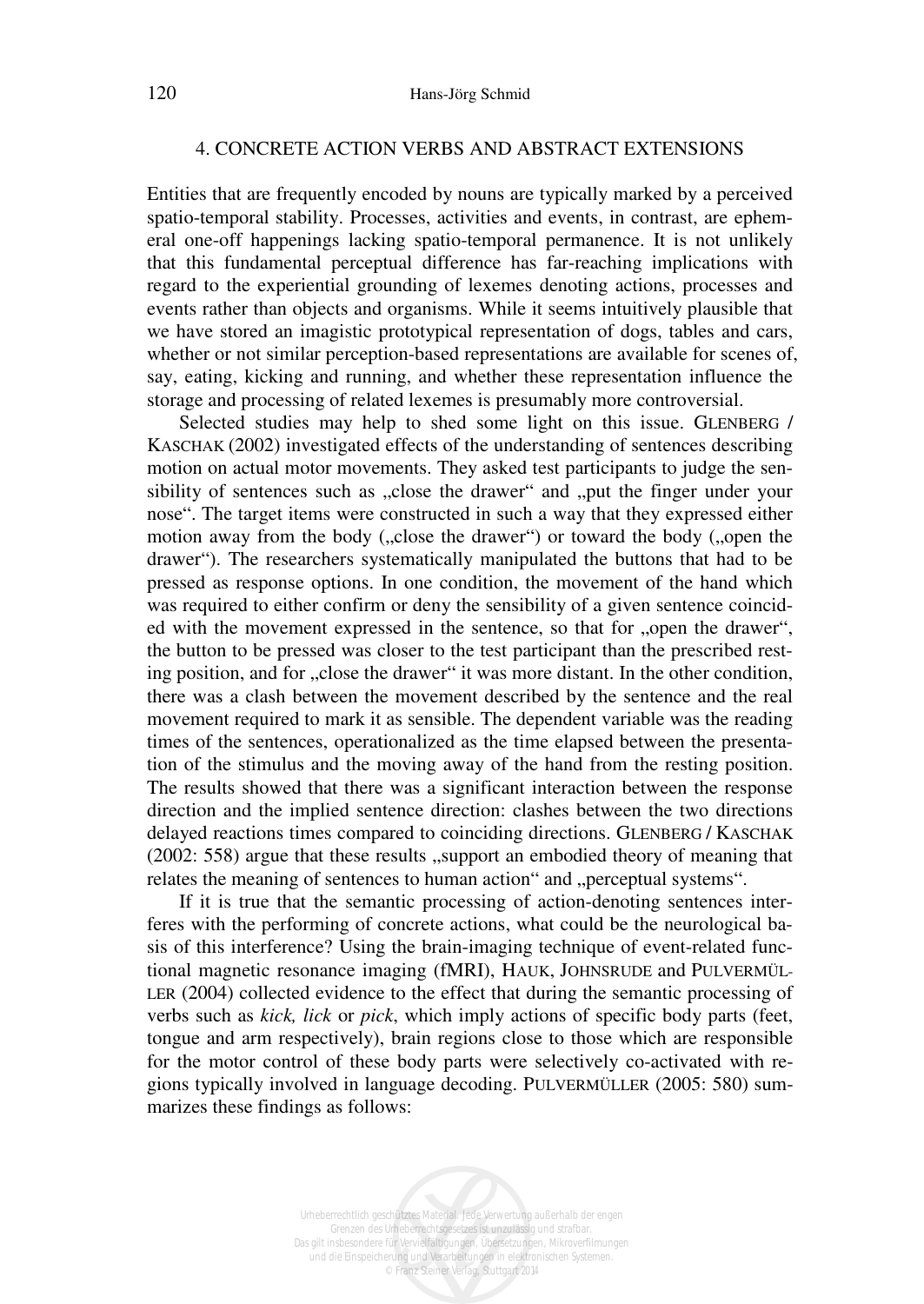These results show that action words activate the cortical system for action processing in a somatotopic fashion and that this somatotopy reflects referential word meaning. However, they do not imply that all aspects of the meaning of a word are necessarily reflected in the brain activation pattern that it elicits. It seems that such cortical–semantic correspondence can be postulated for words that refer to concrete entities related to action or perception patterns. It remains to be determined whether it might be possible to read aspects of the meaning of other words, such as abstract items, from the cortex in a similar manner.

GLENBERG et al. (2008) followed up on GLENBERG / KASCHAK (2002) and addressed the question, hinted at in the final part of this quotation, of whether aspects of the meanings of abstract lexical items also have a bodily and perceptual neurological grounding. They were able to produce evidence indicating that the motor system is affected during the comprehension of both concrete meanings (*give someone a book*) and, excitingly, abstract meanings (*give someone responsibility*) of verbs.

These three studies converge to suggest that aspects of the meanings of basic concrete and, at least to some extent, also action verbs used with abstract metaphorical meanings can be brought together with aspects of our perceptual and motor control systems in our brains. In doing so, they provide strong evidence for the embodiment hypothesis, whose broadest version claims that "human physical, *cognitive, and social embodiment ground our conceptual and linguistic sys*tems" (ROHRER 2007: 27, original emphasis).<sup>1</sup> A narrower earlier version of this hypothesis can be found in LAKOFF / JOHNSON'S (1980) seminal *Metaphors we live by*, where its main function is to explain the uni-directionality of metaphorical mappings from more basic, more bodily grounded source domains to more abstract target domains. It is not too surprising, therefore, that the field of metaphor and metonymy provides a further domain that promises insights into the perceptual foundations of semantics.

## 5. METAPHOR AND METONYMY: NAMING, POLYSEMY, AND LEXICAL CHANGE

To begin with, consider the field of metaphorical and metonymic compounds naming plants and artefacts. The English flower term *buttercup* is a simple but instructive example: it is an exocentric compound whose first constituent, *butter*, stands metonymically for the colour of the flower, and whose second constituent, *cup*, is a shape-based metaphor ("the flower is shaped like a cup") serving as a source for the metonymy SHAPE STANDS FOR OBJECT. Both metonymies, as well as the metaphor, are obviously based on perceptual features such as shape or size

1 According to BARSALOU et al. (2003: 57), the major effects of social embodiment are: "perceived social stimuli produce bodily states; (2) perceiving bodily states in others produces bodily mimicry in the self; (3) bodily states in the self produce affective states; and (4) the compatibility of bodily and cognitive states modulates performance effectiveness."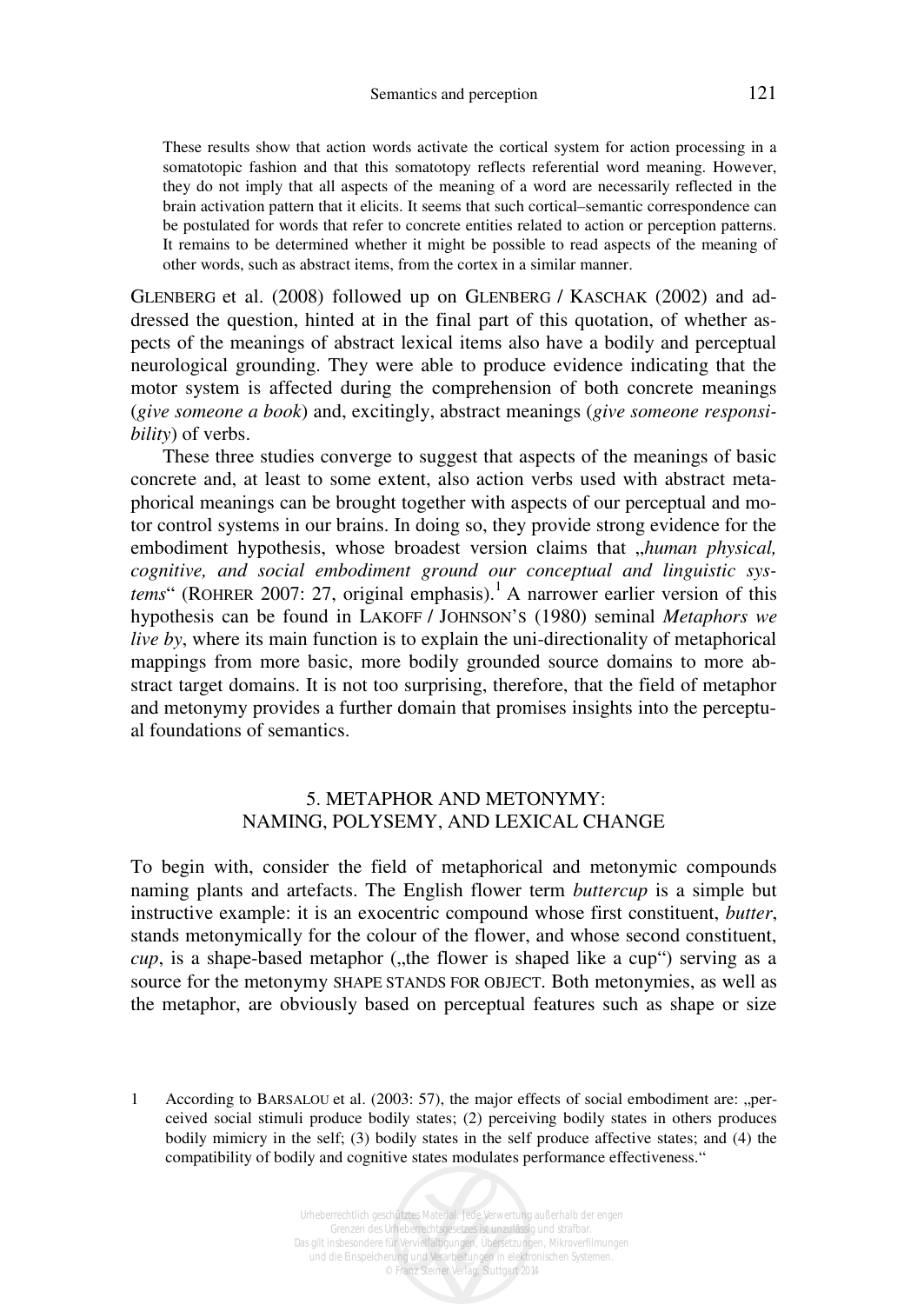rather than abstract semantic features such as [CAUSATIVE] or [COUNTABLE].<sup>2</sup> A wide range of flower names also illustrate this perceptual basis: *angel's trumpet* (metaphorical and metonymic: 'shrub whose blossoms are shaped like trumpets'), *bellflower* (metaphorical: 'flower shaped like a bell'), *lady's slipper* (metaphorical and metonymic: 'orchid whose blossoms are shaped like a small slipper'). Obscured perception-based figurative compounds include *dandelion* (Fr. *dent de lion*  < Lat. *dens leonis*; metaphorical and metonymic: 'flower whose leaves are shaped like the tooth of a lion') and *daisy* (< Old. E. *dægesege* 'day's eye'; metaphorical and metonymic: 'flower resembling the eye in that it is open during the day and closed at night'). Perception-based figurative terms can also be found in a wide range of other domains including animals and insects (e. g. *bombardier beetle*: LIPKA 2002: 142), tools (e. g. *crowbar*), clothes (e. g. *bell skirt*) and abstract domains (e. g. *family tree, tree diagram*).

 Secondly, perception-based basic-level as well as subordinate terms are a rich source of metaphorical and metonymic extensions of existing meanings. A stock example is the semantic extension of the lexeme *mouse* to the sense "computer device". In many cases metaphorical extensions are based on the perception (or imagination) of whole scenes involving an entity rather than just the outer appearance of the entity itself. Consider the example of the subordinate term *crane* 'machine' < 'bird', which according to LEISI (1985: 188–189) and LIPKA (2002: 8, 142) transfers the perception of a prototypical situation "with regard to the bird's long neck and beak, joined at a particular point" and with regard to "moving busily to-and-fro, picking up things from the ground" (LIPKA 2002: 8). Cases of obscured polysemic extensions resulting in lexical change, all taken from BLANK (1997), include the metaphorical It. *calzone '*folded pizza' < 'pants' and Fr. *tête*  'head' < Lat. *testa* 'pot', and the metonymic It. *bocca* 'mouth' < Lat. *bucca* 'cheek' and Fr. *cuisse* 'thigh' < Lat. *coxa* 'hip'. In all these examples, the transfer is based on perceptual properties of the denotata rather than abstract semantic features of the lexemes (see also Section 8 below).

Thirdly, the perceptual experience with our own bodies and their orientation in space is an extremely rich and productive source of metaphorical meanings. Socalled orientational metaphors (LAKOFF / JOHNSON 1980: 14–21) relying on image schemas (see Section 2) are prime examples of this type: HAPPY IS UP (*I feel lifted up, he is in high spirits*), SADNESS IS DOWN (*she was feeling depressed*) CONTROL IS UP (*I have him under control*), RIGHT IS GOOD (*we are on the right track*). The container schema and metaphorical extensions based on it (*be in love, wake out of sleep*) are also likely to rely on perceptual experience of our bodies.

Fourthly, as HEINE / KUTEVA (2002), among many others, have shown, names of major body parts have been a productive source for metaphors, metonymies and other types of diachronic changes in the languages of the world. Note, however, that the possible perceptual foundations of these metaphors and metonymies can be superseded by cultural knowledge. For example, as already noticed by

2 As will be argued for in Section 8, less abstract semantic features such as [±HUMAN] or [ $\pm$ MALE] are ultimately based on perception and encyclopedic knowledge, too.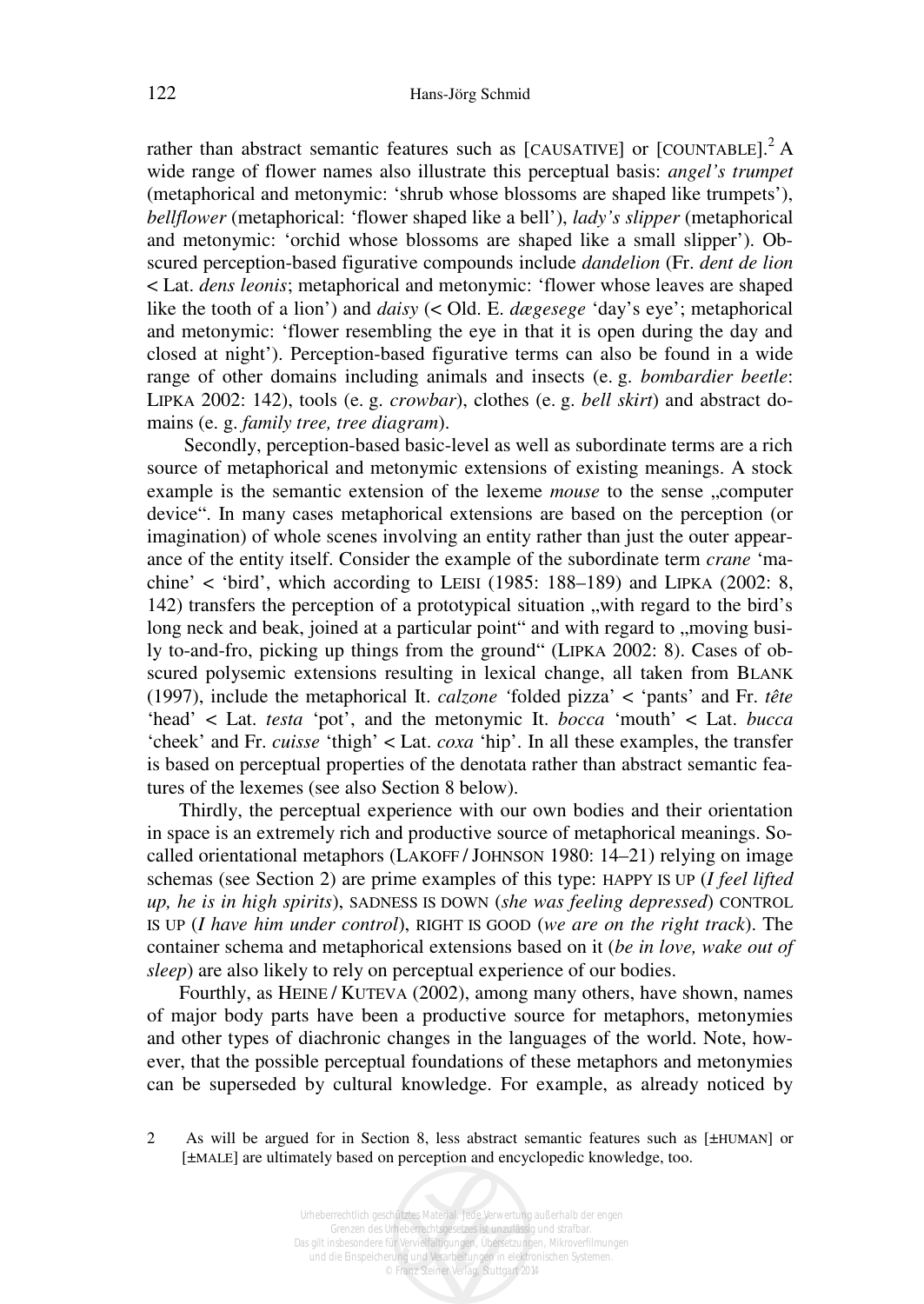MALINOWSKY (1922: 428–429) and later confirmed by SENFT (1998: 88), for the Trobriand Islanders the belly is the seat of knowledge and secrets, as is reflected in idioms such as *ininaki lopogu* 'I keep it quiet, I keep it to myself', literally 'it keeps something for itself, my belly' and in the Trobriand magicians' habit of striking their bellies when talking about their knowledge and experience.

Fifthly, verbs and adjectives denoting processes and products of perceptual sensation are among the most prominent basic experiences serving as source domains for abstract concepts. Adjectives denoting size (*big, small* etc.), temperature (*warm, hot, cold*), shape (*round*), texture (*rough, solid*), loudness (*loud*, *soft*), luminosity (*light, dark*), taste and smell (*sweet, bitter*) can muster large numbers of metaphorical senses and uses, as is indicated by the following collocations garnered from the British National Corpus: *warm welcome/ smile/ reception; big business/ difference/ deal/ mistake; hot pursuit/ spot/ favourite/ stuff; dark side/ matter/ secret; sweet dreams/ smile/ revenge/ heaven; soft spot/ touch/ option.*<sup>3</sup>

#### 6. GRAMMATICAL CATEGORIES

An ideal starting point for talking about the relevance of perception for grammatical meaning is LANGACKER'S (1987a) well-known conception of the major word class categories. Two notions borrowed from perception lie at the heart of this proposal: different modes of *scanning* and different ways of *profiling*. The notion of scanning refers to the way in which events and scenes can be perceived and conceptualized. Two modes are distinguished by LANGACKER. In sequential scanning, the stages or phases of an event "are sequentially accessed through processing time", which amounts to "mentally tracking an event as it unfolds through time" (LANGACKER 2008: 111). This involves a constant comparison of changes in the observed situation, for example of the location of objects vis-à-vis a reference point or frame, from one moment in time to the next. This kind of conceptualization lends itself to a construal of an event in terms of a PROCESS. In contrast, summary scanning results in the construal of an event as a THING or REGION because the temporal stages of an event, to the extent that they differ from each other in the first place, are ,,mentally superimposed" in such a way that they ,,form a single gestalt comparable to a multiple-exposure photograph" (LANGACKER 2008: 111).

3 On a different level of description, the process of perception itself of course serves as a source for metaphors such as KNOWING IS SEEING (*I see, do you see the problem*), KNOWING IS HEARING (*have you heard about it*) and UNDERSTANDING IS GRASPING (*I don't get it, I can't grasp the problem*). These are not only extremely productive but also have a long-standing impact, as SWEETSER (1990) showed in her seminal diachronic study on KNOWING IS SEEING. According to her, the Present-day English words *idea, wise, wit* and *witness* can be traced back to the Indo-European root *\*weid* 'see' through the Greek *eidon* 'to see' and its perfective form *oida* 'sight, know'. Cognates in other languages include Lat. *video* 'I see' and Ir. *fios* 'knowledge'.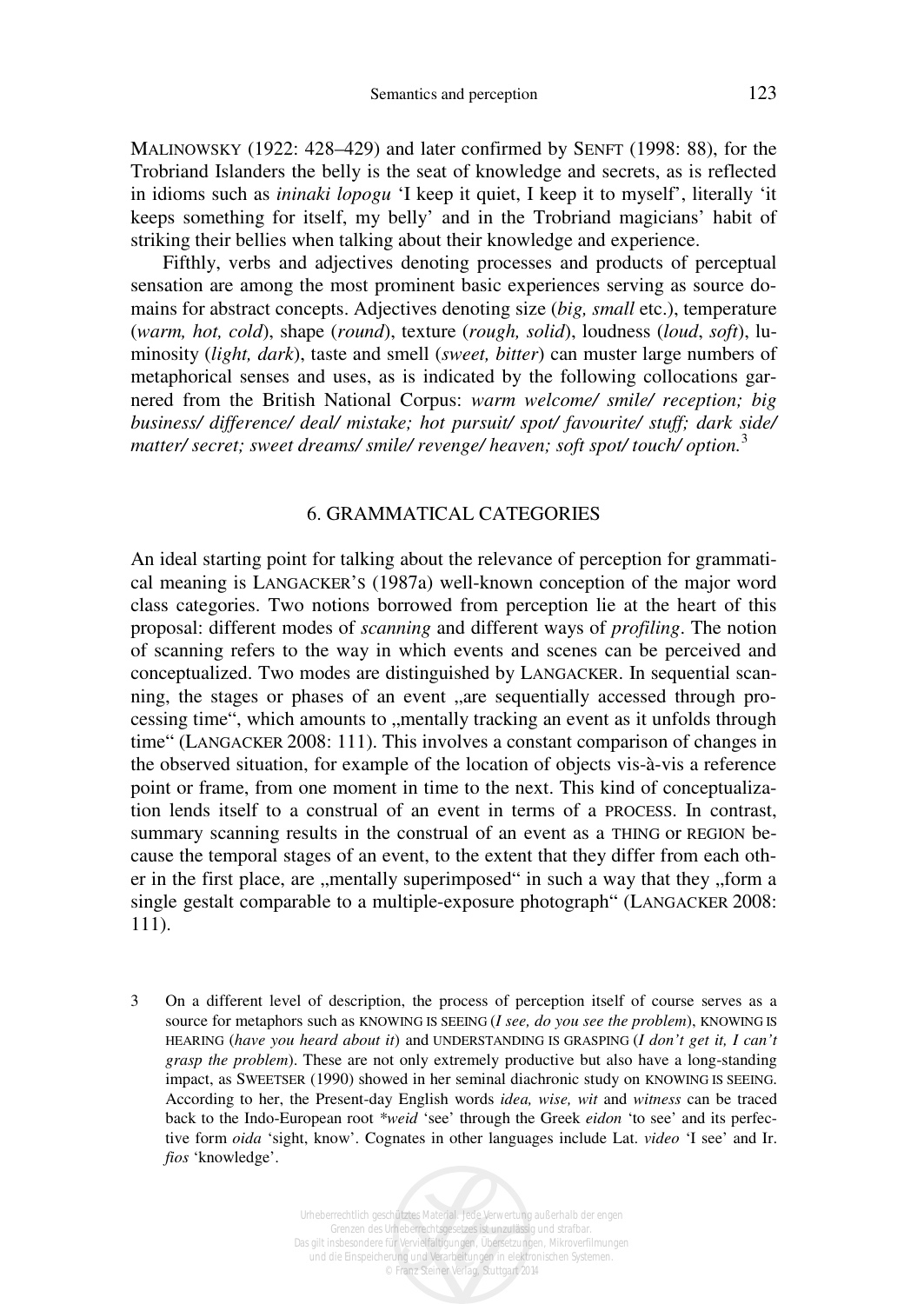Importantly, any given scene can be construed and conceptualized either way, in the sequential scanning or the summary scanning mode, and this is where the notion of profiling and the definition of the major word classes come into play. Let us take a scene in which a car starts skidding on a slippery road and crashes into another car. This scene could be described equally felicitously by means of the utterances a) *There was a terrible crash involving two cars* and b) *One car crashed into another one.* The difference is that in a) the key element of the event is expressed by a noun, and in b) by a verb. According to LANGACKER, these choices of word classes profile imagined scenes in different ways. Sentence a) reflects summary scanning profiling the event as one THING-like gestalt, while sentence b) portrays it in a PROCESS-like construal as sub-events that we can imagine unfolding before our mind's eye like a movie. The sequential construal could be made even more forceful by bringing in the progressive aspect: *one car was crashing into another one*.

While LANGACKER'S accounts of Cognitive Grammar are replete with many more terms which invoke a relationship between perception and attention, on the one hand, and linguistic structure, on the other, e. g. *prominence, salience, focus, perspective* and *viewing arrangement*, the precise nature of this relationship is not quite clear. My general impression is that the status of the frequent recourse to perception and attention oscillates between two poles: a real commitment to the psychological plausibility of what is suggested (e. g. LANGACKER 2008: 14) and a less strong version which sees the analogy as a convenient descriptive tool (e. g. LANGACKER 1987b: 130).<sup>4</sup>

#### 7. SYNTACTIC STRUCTURES

Notions such as *salience*, *prominence* and *profiling*, combined with the gestaltpsychological principle of figure-ground segregation, have also provided the raw material for attempts to link syntactic structures and their meanings to perception and attention. Such endeavours start out from sentences describing spatial configurations of objects by means of the spatial prepositions discussed in Section 2. The argument proceeds from the observation of shared tendencies in perception and linguistic structure (cf. ROTH / FRANCONERI 2012). For example, when confronted with a scene in which a bottle stands on a table in a room, it will naturally be the bottle rather than the table, let alone the floor, the walls or the ceiling of the room, that will eventually grab the viewers' attention. This means that in visual perception, the bottle will function as Figure, while the table will be perceived as a reference object or Ground and the room as background. In linguistic descriptions of this scene, the noun phrase encoding the perceptual Figure is very likely to fill a prominent role in the sentence. Typical utterances would be *there is a bottle on the table* or *the bottle is on the table*. Other equally true utterances such as

<sup>4</sup> To the best of my knowledge, experimental evidence supporting LANGACKER'S view of word classes has not yet been produced.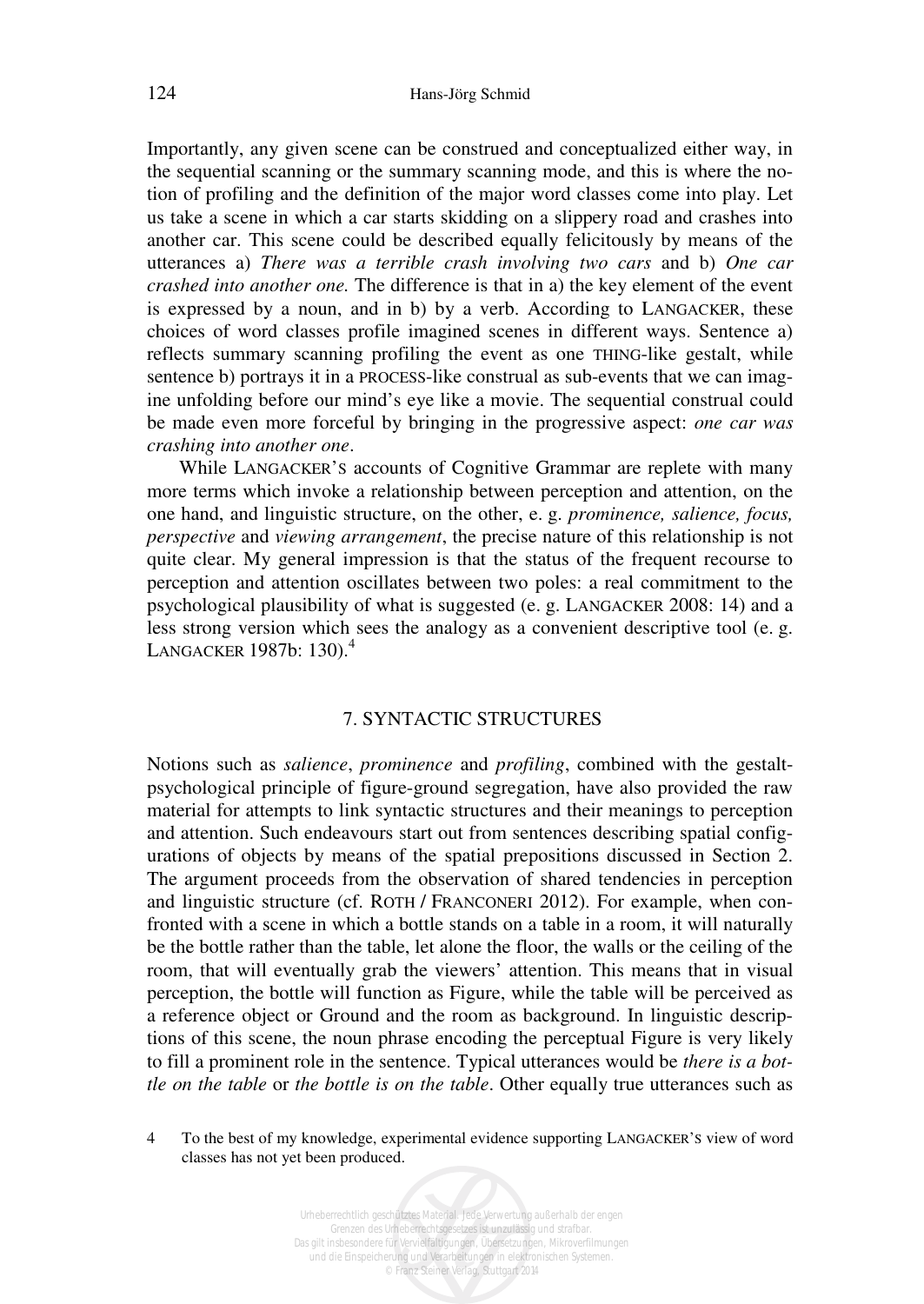#### Semantics and perception 125

*there is a table under the bottle* are certainly much less conventional in canonical contexts or seem to convey additional meanings due to the marked perspective they invoke. The perceptual principle of figure-ground segregation can thus be claimed to have a counterpart in the arrangement of syntactic structures. Linguistic material referring to salient entities that are typically perceived as Figures seems more likely to be realized syntactically in the "salient" positions of subject and object, while less salient entities will be encoded as circumstantial participants, i. e. adverbials or modifiers.

This raises the question as to what makes an entity salient in perception, and in language. The most comprehensive and yet succinct answer to this question has been given by TALMY (2000/I: 311–344), whose whole approach is largely motivated by the aim to ground linguistic meaning in the general cognitive abilities of perception and, especially, attention. According to TALMY (2000: 315–316), entities likely to be perceived as Figures are more movable, smaller and geometrically simpler than entities perceived as Ground. While Ground entities are more immediately perceivable than Figure entities, the former are backgrounded once the latter are noticed and become more salient. Figure entities are stronger in current awareness than Ground entities and are of greater relevance and concern to the human processor. These properties explain why the sentence *the table is under the bottle* is felt to be a very marked description of a spatial configuration.

The idea that the salience of perceived entities is reflected in the structures of sentences expressing stative spatial relations can easily be transferred to sentences describing concrete scenes in which a salient AGENT uses a slightly less salient INSTRUMENT in an activity that affects another person (e. g. in the role of PATIENT, RECIPIENT or BENEFACTIVE) or an object (OBJECTIVE or THEME). In this way, FILLMORE'S (1968) deep cases are supplied with a quite natural perceptual basis, which would also provide a cognitive explanation for the apparently universal applicability of semantic roles in the syntactic description of languages. In addition, the plausibility of a perceptual basis of semantic roles and the semantic structure of clauses is driven home by the basic "case hierarchy" (FILLMORE 1968), which regulates the mapping of semantic deep cases onto syntactic surface constituents. The fact that FILLMORE (1977: 78) later replaced his earlier term with "salience hierarchy" shows his commitment to a perception/attention-based account of syntactic structures. As early as in 1968, FILLMORE had demonstrated his trust in the perceptual basis of linguistic meaning by his somewhat inconsistent definition of deep cases as a set of "universal, presumably innate, concepts, which identify certain types of judgements human beings are capable of making about the events that are going on around them" (FILLMORE 1968: 24). For my part, at least, I find it difficult to reconcile the idea, presumably owed to Chomsky, that deep cases are "presumably innate" with the claim that they "identify judgements [...] about events that are going on around "us.

While the main concern of case grammar in the 1960s and its later reincarnations was the nucleus of clause structures, TALMY's notion of "windowing of attention" (2000/I: 257–309) also targets non-obligatory clause constituents. TALMY'S idea is that all clause constituents referring to portions of the path of a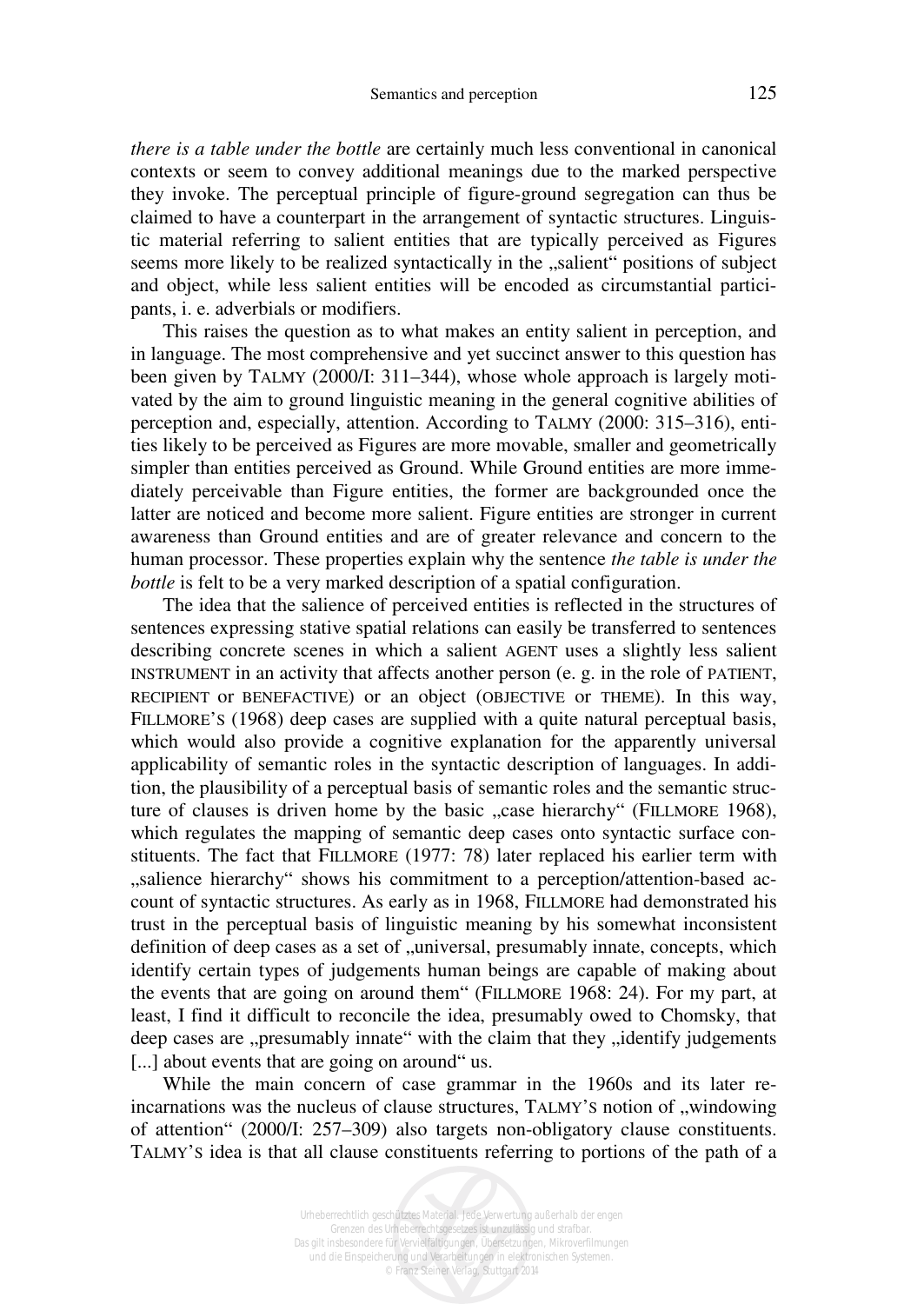Figure through space open up windows of attention on parts of a scene which would go unnoticed otherwise. For example, in the sentence *the girl was running through the garden across the orchard towards the approaching car*, the two adverbials *through the garden* and *across the orchard* direct the hearer's attention to the intermediate phases of the girl's path.

Plausible as all this may seem, it is probably true that due to the more abstract meanings of syntactic structures, the immediate effects of perception and attention are perhaps less noticeable and more difficult to prove than in the lexicon.

## 8. LINGUISTIC MEANING CANNOT BE SEPARATED FROM PERCEPTION-BASED ENCYCLOPEDIC KNOWLEDGE

The discussion so far has provided evidence suggesting that linguistic meaning is motivated by perception and explainable in terms of perceptual principles in a wide range of areas. To be sure, all the evidence collected here can still be interpreted as indicating nothing more than the existence of analogies between perceptual principles and descriptions of linguistic meaning on a very high level of abstraction. In fact, it can also be treated as not telling us anything about linguistic meaning at all, if one insists on claiming that linguistic meaning must be separated from both perception and conceptual knowledge (cf. e. g. LÖBNER 2002: 201–  $205$ ).<sup>5</sup> However, I do not think that these interpretations are correct. The main reason is that despite all claims to the contrary there is no theoretically and methodologically sound way of separating "narrow semantic" linguistic meaning from perception-based encyclopedic knowledge. In the remainder of this paper I would like to justify this contention.

A convenient starting point is LÖBNER'S (2002: 201–203) criticism of UN-GERER / SCHMID'S (2006: 92–93) claim that the meaning of the compound *apple juice* includes encyclopedic attributes related to taste, colour and use. This claim was based on the results of so-called attribute listing tasks, in which test participants were confronted with a word and asked to write down attributes which are common to the things that can be referred to by this word (ROSCH / MERVIS 1975). Arguing that accidental perceptual properties such as taste or colour must not play a role in the description of meaning as such, LÖBNER (2002: 203) states emphatically: "The word *apple juice* means 'juice made of apples'. Period. If one knows that, one knows the meaning of the word". While LÖBNER may well be right in this case,<sup>6</sup> his account leaves open the question of how the meanings of the con-

5 Recent discussions of this issue which review well-known approaches such as BIERWISCH'S two-level semantics and JACKENDOFF'S conceptual semantics include LANG / MAIENBORN (2011), BIERWISCH (2011: 340–342) and HOBBS (2011: 755–760).

6 For the more lexicalized compounds *newspaper* and *wheelchair* discussed by UNGERER / SCHMID (2006: 94–98), analogous simple paraphrases of the type 'paper that has news in it' and 'chair with wheels' would undoubtedly not do justice to the meanings of the compounds. It is in fact somewhat ironic that LÖBNER decided to take issue with precisely that case, viz.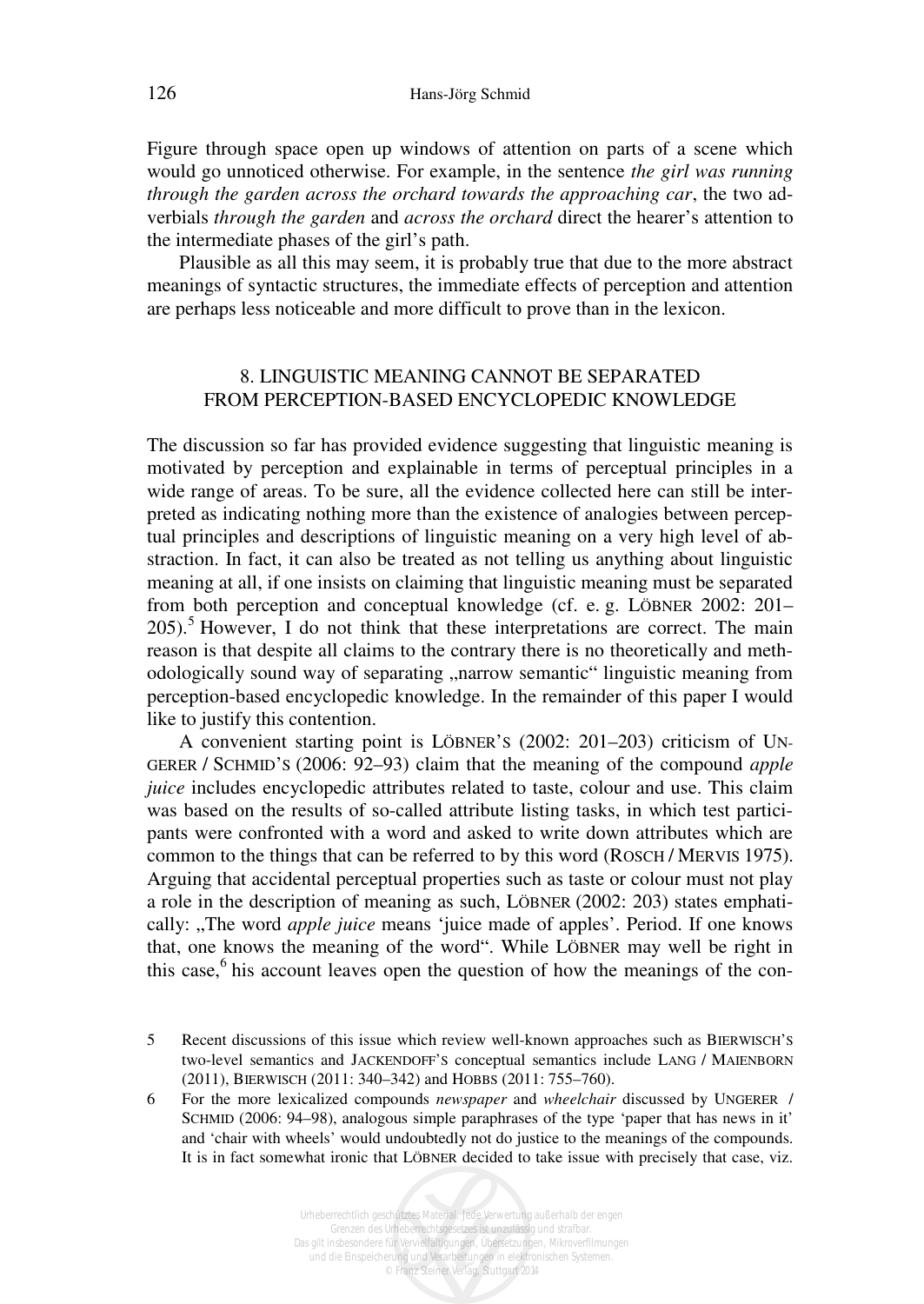stituent words *juice* and *apple*, which provide the semantic basis for the meaning of the compound, can be described. Taking *apple* as an example and applying the venerable structuralist comparative introspective method, one would presumably first come up with the feature [INANIMATE] to distinguish the meaning of *apple* from, say, *girl* or *poodle*, and with the feature [NATURAL KIND] to mark the difference to the meanings of, for example, *table* or *car*. The next likely feature, [FRUIT], is already somewhat problematic, as it simply converts a superordinate lexeme into a metalinguistic semantic component, which involves the risk of circularity. Next, we have to work out the specificities that demarcate the meaning of *apple* from that of its closest semantic neighbours, for example, *banana, pear* or *orange* – a notoriously difficult task (cf. ENGELBERG 2011: 129–130). The only features that could serve as distinctive features here are perceptual characteristics of apples which distinguish them from other types of fruit, such as their distinctive shape, size, taste, colour and texture, for instance [ROUND] or [RED/ GREEN/ YELLOW]. Semantic descriptions of the word *apple* will therefore either be too unspecific, if they do not go beyond the feature set [+INANIMATE, +NATURAL KIND, +FRUIT], or ultimately rely on perceptual properties of referents.

The same problem arises in all attempts to describe the meanings of concrete lexemes. Consider another natural-kind term: *gold*. Starting with the features [IN-ANIMATE] and [NATURAL KIND] we immediately arrive at the first perceptionbased features, viz. [SUBSTANCE] and [METAL], which, however, do not even allow us to distinguish the meaning of *gold* from those of other metals. The area of artefact terms is not more amenable to semantic descriptions that do not take recourse to perceptual features and perception-based encyclopedic knowledge. How are we to distinguish the meanings of, for example, *car* and *bus*, *table* and *chair* or *knife* and *fork* if we are not allowed to use distinctive semantic features that rely on perceptual features and functional properties of the denotata distilled from experience? The scope of this problem is not restricted to cohyponyms in taxonomies (cf. EN-GELBERG 2011: 129–130) but concerns large sections of concrete lexical items.

It is tempting to assume that abstract lexemes, which can, more or less by definition, not be based on perception, are less problematic. To the best of my knowledge, however, nobody has ever come up with a convincing narrow, i. e. nonencyclopedic semantic description of semantically complex abstract lexemes such as *boycott, news, economy, problem* or, for that matter, emotion terms like *love,* happiness or *jealousy*.<sup>7</sup> A good example that straddles the boundary between concrete artefacts and abstract ideas is the lexeme *school*, whose basic semantic meaning, or semantic form, is rendered as  $, SF(school) = \lambda X$  [PURPOSE X W] with  $W =$  PROCESSES OF LEARNING AND TEACHING" by LANG / MAIENBORN (2011:

*apple juice*, which was used by UNGERER / SCHMID to show that compositional compounds with little semantic and conceptual enrichment exist alongside more highly lexicalized ones.

7 Note that it is not claimed here that all abstract words are ultimately based on perception. Instead the point is that all attempts to come up with a principled distinction between linguistic semantics proper, on the one hand, and encyclopedic knowledge, on the other, are just as likely to fail for abstract words as they are for concrete ones.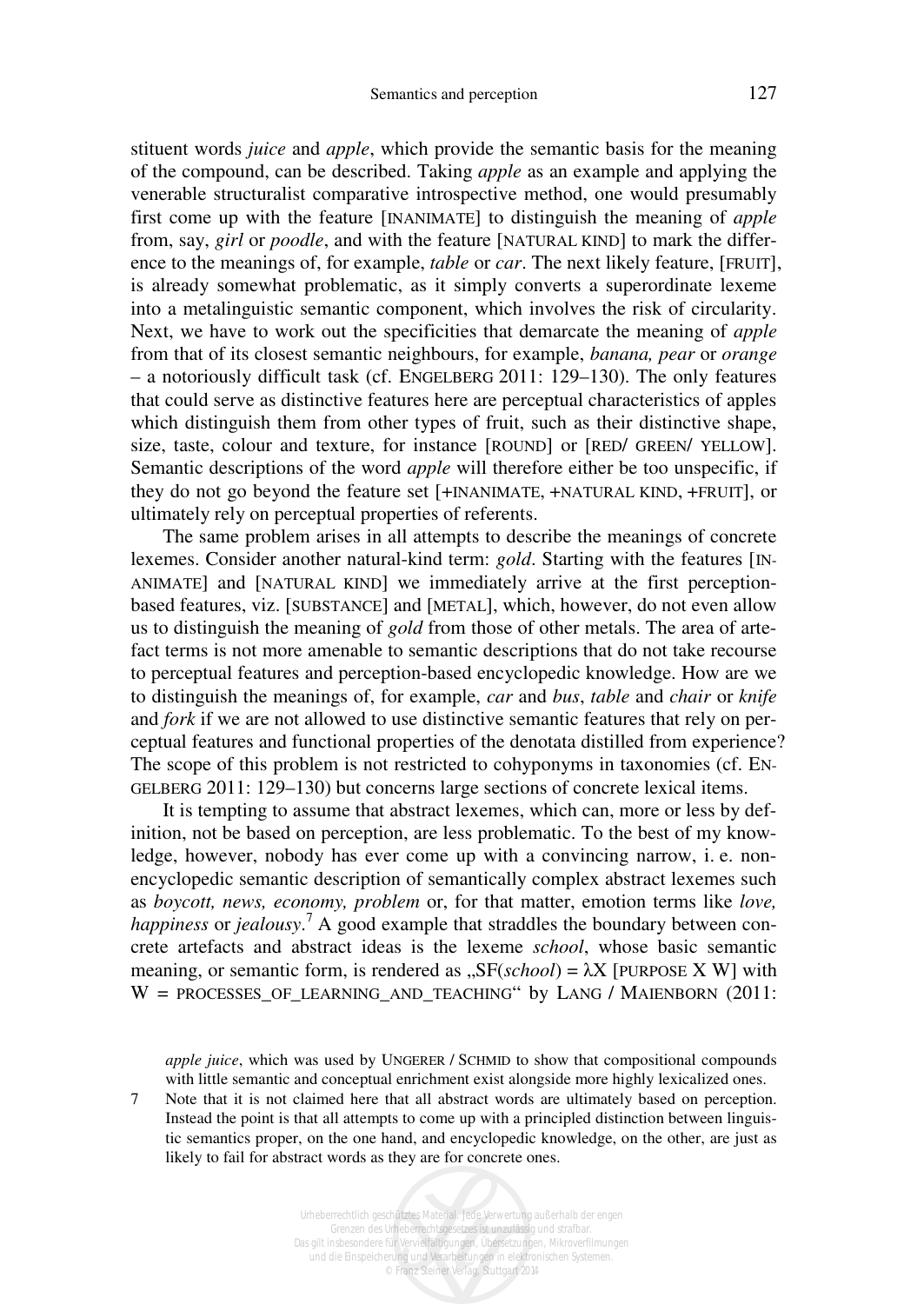718; following BIERWISCH 1983) – a clear case where a complex cultural description is converted into a semantic account of a conceptually more simple lexeme.

In sum, while it seems easy to claim that the information collected in attribute-listing task is perceptual, conceptual and cultural rather than "semantic" – in a narrow sense – in nature, it is much more difficult, to my mind in fact simply impossible, to draw a clear line between semantic meaning and perception-based conceptual knowledge for the vast majority of simple lexemes. This implies that the idea of their being a non-conceptual, "purely" linguistic form of lexical semantics, theoretically attractive as it may seem, must be rejected on empirical grounds. The stock examples found in the literature are either exceptional in the respect that semantic features work to some extent – as is arguably the case for [CAUSE, BECOME, NOT ALIVE] as a description of the meaning of *kill* – or they rely on perceptual and conceptual features which are transformed into distinctive semantic features (cf. [HUMAN, MALE, ADULT] for *man*). Note that this remains true no matter whether semantic features are seen as atomic semantic components actually making up the meanings of words or as theoretical constructs used as metalinguistic tools in analysis and description.

It is certainly true that many attributes that are listed by informants in attribute-listing tasks are far removed from what could be thought of as constituting meaning proper. For example, when the test stimulus *bus* was presented to participants living at the US west coast und to participants in London, "school" and ", yellow" were among the top-ranking attributes listed by the US group, whereas ", work", ",red" and ",doubledecker" were named by the UK group. While it seems far-fetched and indeed foolhardy to interpret this as suggesting that the native speakers on the two sides of the Atlantic had different semantic representations of the lexeme *bus* stored in their mental lexicons, I do not see a way of exhaustively defining the meaning that they do share without relying on experiential conceptual knowledge of the type ,, used for public transport " – an attribute which was named by the largest number of participants in both groups. This leaves us with a theoretical impasse which can only be resolved by abandoning the strict separation of meaning and concept.

Additional evidence for the role of the perceptual grounding of semantics comes from the examples of perception-based metaphors and metonymy collected in Section 5. Consider once more the case of It. *calzone* 'folded pizza'. A narrow semantic description of the source meaning 'pants' would presumably consist of the widely accepted features [INANIMATE] and [ARTEFACT] and the more problematic [GARMENT], a superordinate, and [FOR LOWER PART OF THE BODY], a perception-based feature. Obviously, in the semantic transfer to the meaning 'folded pizza', none of these features plays a role. Instead the visual image of the folded legs of a pair of trousers gives rise to the extension of *calzone* 'pants' to *calzone* 'folded pizza'.

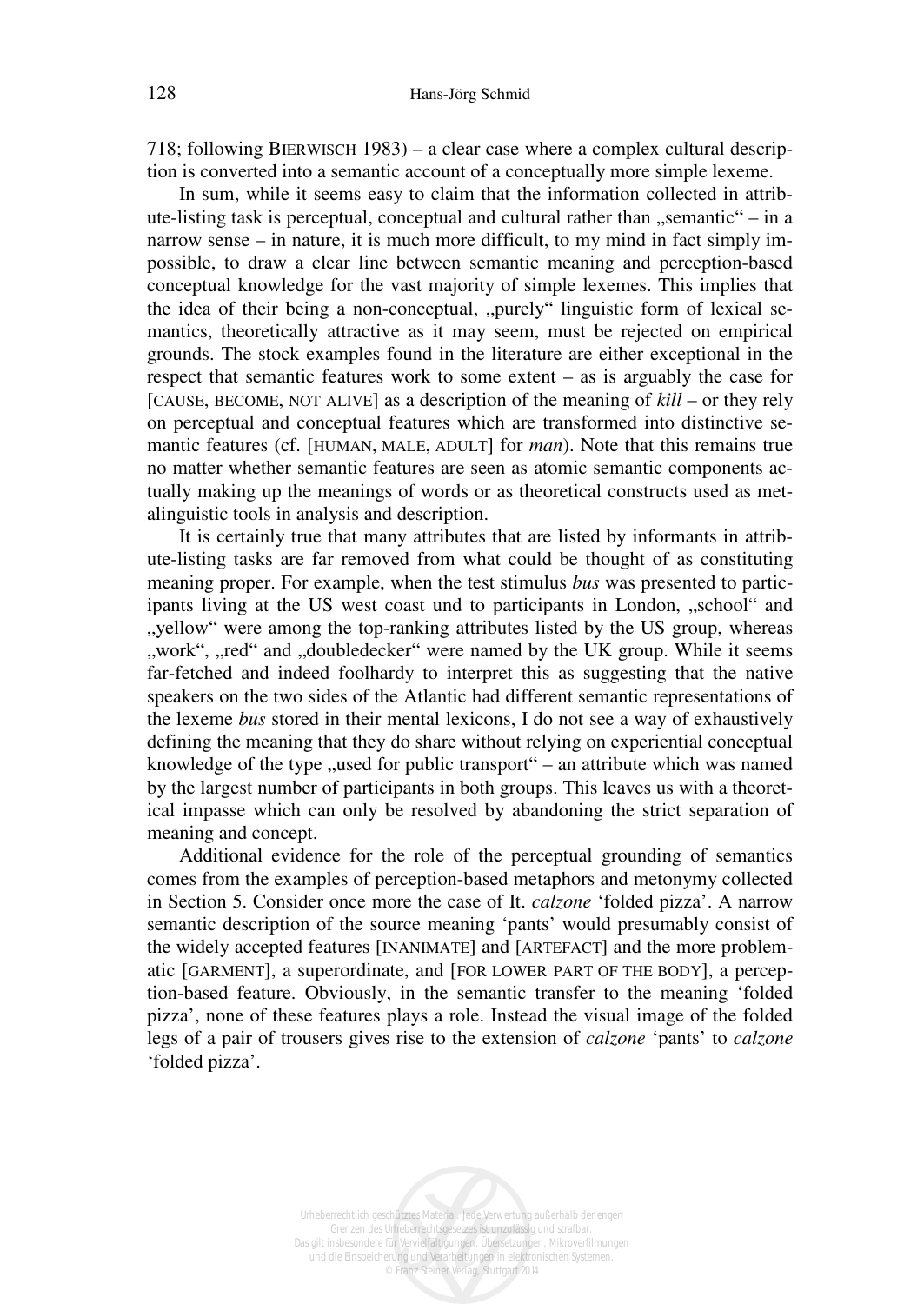#### 9. CONCLUSION

What is the overall picture that has emerged from this selective survey? With regard to the lexicon, it has been argued that there are certain types of basic experiences which provide a particularly direct and privileged perceptual access to the world around us. These experiences motivate core components of the lexicon including spatial expressions based on image-schemas, basic-level terms denoting objects, organisms and concrete actions and events, as well as a wide range of lexical items that are based on diverse types of bodily experience. While this may not seem to be such a large section of the lexical resources of a language, it is nevertheless of unrivalled importance as these fields play a key role for figurative extensions which motivate a huge range of abstract meanings. In this way, basic perceptual experience is exploited in a second step, so to speak, in many additional fields: in orientational metaphors; in lexical extensions based on metaphor and metonymy, resulting in polysemy and lexical change; in primary and structural metaphors relying on bodily experience and orientation in space; in the meanings of emotion terms and other abstract lexemes, where the perceptual experience is combined with other types of encyclopedic knowledge. With regard to the nature of the perceptual basis of lexical semantics, general principles of perception and attention, mainly gestalt-perception, figure-ground segregation and perceptual salience seem to play a key role.

As far as syntax is concerned, it appears to be fruitful to attribute a perceptual motivation to the structures and meanings of basic argument structure configurations, especially to those that encode concrete events including agents, patients, objects and instruments, but also to more abstract types of, for example, metaphorical transfers, accomplishments or mental processes. However, the actual perceptual grounding of these areas is more controversial.

Finally, I have argued that it is impossible to draw a neat dividing line between a pure, i. e. non-perceptual and non-conceptual, linguistic semantics of lexemes *qua* parts of the linguistic system, on the one hand, and the conceptual knowledge about things, ideas and states of affairs out there in the world, which is garnered by means of perception, on the other. The few examples discussed strongly suggest that the theoretical construct of a linguistic semantics proper defies practical application and does not stand up to empirical scrutiny in the field of morphological simple lexical items, which constitute the basis for all other meaning-bearing operations in derivational morphology and syntax.

#### **REFERENCES**

BARSALOU, LAWRENCE W. / PAULA M. NIEDENTHAL / ARON K. BARBEY / JENNIFER A. RUPPERT (2003): Social Embodiment. In: B.H. ROSS (ed.): The Psychology of Learning and Motivation. Advances in Research and Theory. Vol. 43. Amsterdam etc.: Academic Press, 43–92.

BIERWISCH, MANFRED (1983): Semantische und konzeptuelle Repräsentationen lexikalischer Einheiten. In: RŮŽIČKA R. / W. MOTSCH (eds.): Untersuchungen zur Semantik*.* Berlin: Akademie-Verlag, 61–100.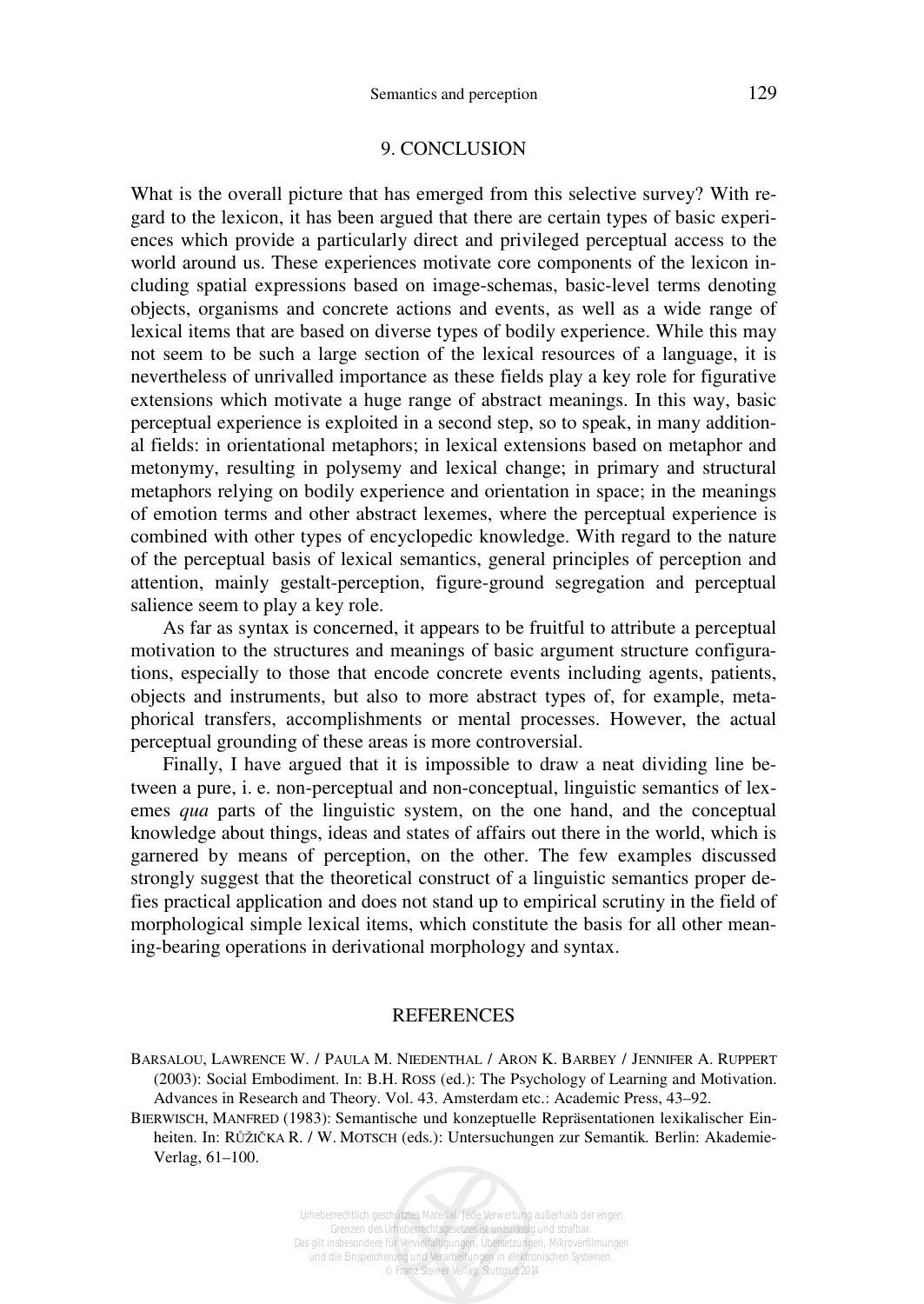- BIERWISCH, MANFRED (2011): Semantic feature and primes. In: MAIENBORN, CLAUDIA / KLAUS VON HEUSINGER / PAUL PORTNER (eds.): Semantics: An International Handbook of Natural Language Meaning. Berlin etc.: Walter de Gruyter, 322–357.
- BLANK, ANDREAS (1997): Prinzipien des lexikalischen Bedeutungswandels am Beispiel der romanischen Sprachen. Tübingen: Niemeyer.
- CAHEN ARON / MICHELA C. TACCA (2013): Linking perception and cognition. Frontiers of Psychology 4, 144 [doi: 10.3389/fpsyg. 2013.00144].
- ENGELBERG, STEFAN (<sup>1</sup>2011): Lexical decomposition: Foundational issues. In: MAIENBORN, CLAUDIA / KLAUS VON HEUSINGER / PAUL PORTNER (eds.): Semantics: An International Handbook of Natural Language Meaning. Berlin etc.: Walter de Gruyter, 124–144.
- FILLMORE, CHARLES J. (1968): The case for case. In: BACH, EMON / ROBERT T. HARMS (eds.): Universals in linguistic theory. London: Holt, Rinehart & Winston, 1–88.
- FILLMORE, CHARLES J. (1977): The case for case reopened. In: COLE, PETER / JERROLD M. SADOCK (eds.): Syntax and semantics. Vol. 8. Grammatical relations. New York: Academic Press, 59–81.
- GEERAERTS, DIRK / HUBERT CUYCKENS (2007a): Introducing cognitive linguistics. In: GEERAERTS, DIRK / HUBERT CUYCKENS (eds.): The Oxford Handbook of Cognitive Linguistics. Oxford: Oxford University Press, 3–21.
- GEERAERTS, DIRK / HUBERT CUYCKENS (2007b): The Oxford Handbook of Cognitive Linguistics. Oxford: Oxford University Press.
- GLENBERG, ARTHUR M. / MICHAEL P. KASCHAK (2002): Grounding language in action. Psychonomic Bulletin & Review 2002, 9 (3), 558–565.
- GLENBERG, ARTHUR M. / MARC SATO / LUIGI CATTANEO / LUCIA RIGGIO / DANIELE PALUMBO / GIOVANNI BUCCINO (2008): Processing abstract language modulates motor system activity. The Quarterly Journal of Experimental Psychology 61 (6), 905–919.
- HAMPE, BEATE / JOE E. GRADY (2005): From perception to meaning: Image schemas in cognitive linguistics. Berlin etc.: Walter de Gruyter.
- HAUK, OLAF / INGRID JOHNSRUDE / FRIEDEMANN PULVERMÜLLER (2004): Somatotopic representation of action words in human motor and premotor cortex. Neuron 41, 301–307.
- HEINE, BERND / TANJA KUTEVA (2002): World lexicon of grammaticalization. Cambridge etc.: Cambridge University Press.
- HOBBS, JERRY (2011): Word meaning and world knowledge. In: MAIENBORN, CLAUDIA / KLAUS VON HEUSINGER / PAUL PORTNER (eds.): Semantics: An International Handbook of Natural Language Meaning. Band 1. Berlin etc.: Walter de Gruyter, 740–761.
- JOHNSON, MARK (1987): The body in the mind. The bodily basis of meaning, imagination, and reason. Chicago/London: University of Chicago Press.
- LAKOFF, GEORGE (1987): Women, fire, and dangerous things: What categories reveal about the mind. Chicago: The University of Chicago Press.
- LAKOFF, GEORGE / MARK JOHNSON (1980): Metaphors we live by. Chicago/London: University of Chicago Press.
- LANG, EWALD / CLAUDIA MAIENBORN (2011): Two-level semantics: Semantic form and conceptual structure. In: MAIENBORN, CLAUDIA / KLAUS VON HEUSINGER / PAUL PORTNER (eds.): Semantics: An International Handbook of Natural Language Meaning. Berlin etc.: Walter de Gruyter, 709–740.

LANGACKER, RONALD W. (1987a): Nouns and verbs. Language 63, 53–94.

- LANGACKER, RONALD W. (1987b): Foundations of cognitive grammar. Vol. 1. Theoretical prerequisites. Stanford, CA: Stanford University Press.
- LANGACKER , RONALD W. (2008): Cognitive Grammar. A basic introduction. Oxford: Oxford University Press.

LEISI, ERNST  $(^{2}1985)$ : Praxis der englischen Semantik. Heidelberg: Winter.

LIPKA, LEONHARD (2002): English lexicology. Lexical structure, word semantics & wordformation. Tübingen: Narr.